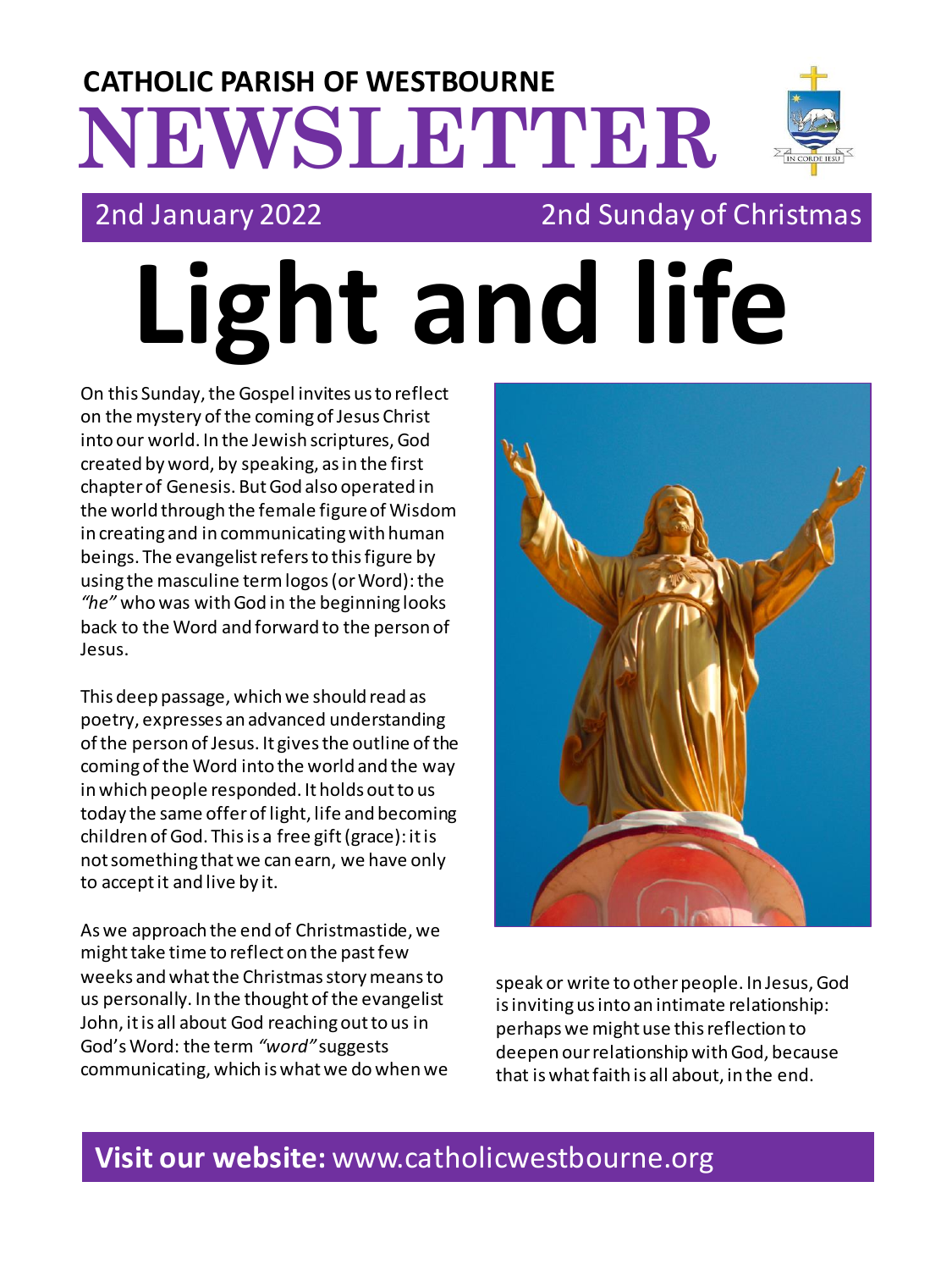## **MASS TIMES**

**Sunday 2nd January, SECOND SUNDAY OF CHRISTMAS** 9.00am - *Noone family* 11.00am - *Doris Carroll RIP*

> **Tuesday 4th January, LITURGY OF THE DAY** 10.00am

**Wednesday 5th January, LITURGY OF THE DAY** 10.00am - *Doris Carroll RIP*

**Wednesday 14th** *Repose of the souls of Bernard Charles and Elsie May Pratt* **Thursday 6th January, THE EPIPHANY OF THE LORD Saturday 16th** *Rosemarie Schofield RIP* 10.00am - *Michael Filby RIP* 7.00pm

> **Friday 7th January, LITURGY OF THE DAY** 6.00pm **-** Adoration of the Blessed Sacrament 7.00pm *- Doris Carroll RIP*

**CONFESSIONS:**After Mass or by appointment.

## **OUR PARISH**

### **OUR LADY IMMACULATE CHURCH SEAMOOR ROAD, WESTBOURNE, BOURNEMOUTH, BH4 9AE**

**Parish Priest:** Fr Leslie Adams **Telephone:**01202 764027 **Email:** ladams@portsmouthdiocese.org.uk *(Baptism, Marriages, Sick Visits, Funerals and Confessions)*

#### **Parish Office**

General enquires andhall bookings **Telephone:**01202 760640 **Email:** oliadmin@portsmouthdiocese.org.uk

**Safeguarding Officer:** Matthew French **Email:** mail@matthewfrench.net

## **SUNDAY READINGS**

**Entrance Antiphon** - **Wis 18: 14-15** *When a profound silence covered all things and night was in the middle of its course, your all-powerful Word, O Lord, bounded from heaven's royal throne.*

#### **Gospel Acclamation** - **cf.1 Tim3:16**

*Alleluia, alleluia! Glory be to you, O Christ, proclaimed to the pagans. Glory be to you, O Christ, believed in by the world. Alleluia!*

**Communion Antiphon** - **Cf. Jn 1: 12** *To all who would accept him, he gave the power to become children of God.*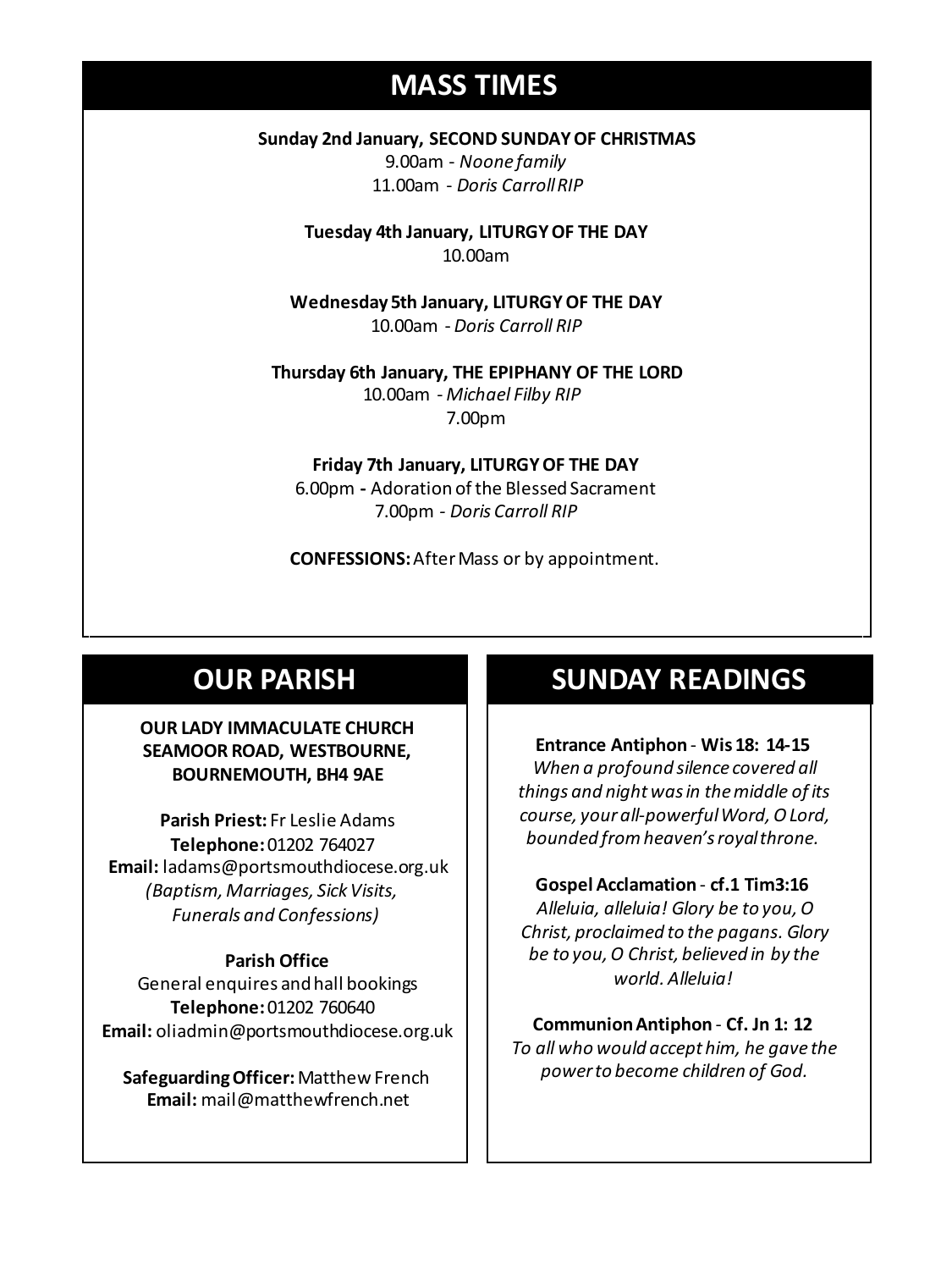## **PARISH NEWS**

**FIRST HOLY COMMUNION:** Father Leslie would like to meet with those parents whose children will be preparing for their First Holy Communion. There will be an initial meeting on Saturday, 8 January, 2022 at 10.30am. Please bring your diaries.

**REFRESHMENTS:** Tea, coffee and soft drinks are provided in the hall after the 9.00am Mass on Sunday and 10.00am Mass on Wednesday. Please do join us if you can.

**SUNDAY OBLIGIATION:**As the Sunday Obligation to attend Mass remains suspended, please continue to attend Mass when you feel confident to do so. The Sunday Obligation remains 'stretched' across the weekdays so if you find Sunday Mass too daunting at this stage then consider attending a weekday Mass when there are fewer people present.

**A MESSAGE FROM FATHER LESLIE:** Thank you for your generous gifts to me at Christmas. I am deeply touched by your kindness and support. God bless you all.

**CHRISTMAS CAROL SERVICE:** Our Carol Service on Wednesday 15th December raised £300, which will be donated to the local charity Julia's House. Thank you to all those who attended. www.juliashouse.org



**THANK YOU:** I would also like to express my thanks to everyone who supported the parish behind the scenes to ensure our Christmas celebrations were a success.

**VOLUNTEERS:** I would be very grateful if one or two volunteers were able to undertake some sacristy duties. This would involve opening and closing the church and helping me to prepare for Mass.

**PRAYER OF BLESSING:** If you're not a Catholic, please feel free to join the procession for Holy Communion to receive a blessing. Slightly bow your head and place your hand on your chest, so the minister/celebrant will know. All are welcome.

## **OFFERTORY COLLECTION**

You can donate directly into the bank account:

> **PRCDTR Bournemouth Our Lady Immaculate**

**Sort code:** 309304 **Account:** 00875075

**Thank you for your continued support.**

## **PRAYERS PLEASE**

**Please remember all the sick and housebound of our parish especially:**

Marianne Copp, Patricia Kowalewska, Win Sheridan, Kathleen Wood, Phillip Rockford, Germain McAulay, Geoffrey Dixon, Joe Bonnici, Marjorie Lee